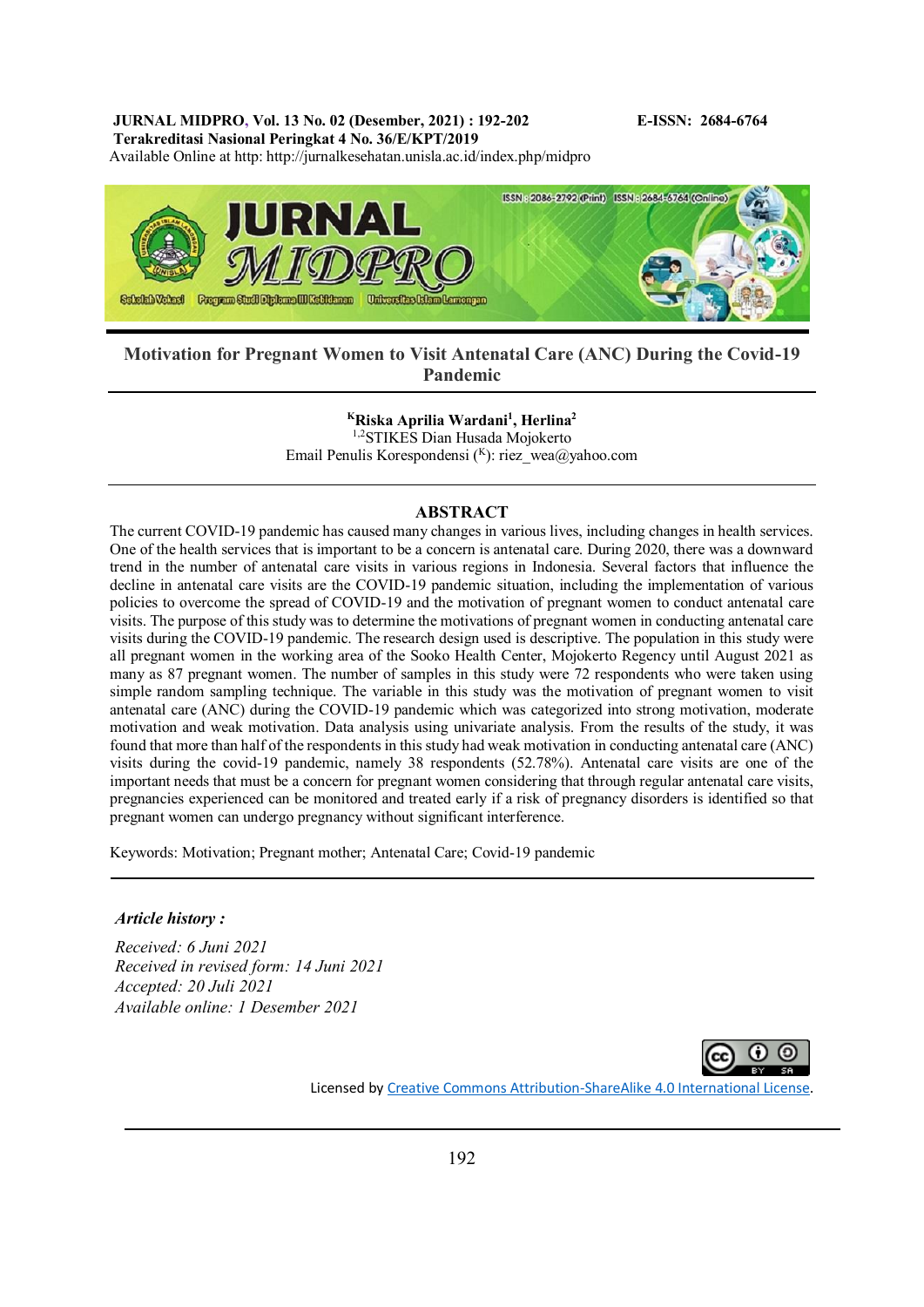# **INTRODUCTION**

Antenatal care is supervision before delivery to prevent complications in childbirth that can be detected early and handled properly. The government has provided various health facilities to serve the community in tackling health problems, including antenatal care. Antenatal care visits are an important way for pregnant women to get an examination and diagnosis of pregnancy<sup>1</sup>. However, the reality in the field is that many antenatal care visits are lacking, this can be shown through the exact first visit and subsequent visits, it turns out that this is a problem because not all pregnant women check their pregnancy correctly at the beginning of pregnancy, especially normal pregnant women so that the abnormalities that arise in pregnancy cannot be detected as early as possible. The low motivation of pregnant women in carrying out antenatal care, namely parity, too old age, low level of maternal education, low economic level, lack of attention and support from husbands in carrying out pregnancy care for pregnant women, and maybe mothers also feel that pregnancy is not a risk so the mother Pregnant women pay less attention to examinations and do not make pregnancy visits  $2$ . The low coverage below this target is influenced by motivation. Motivation is a very important domain for the formation of pregnant women's actions in conducting antenatal care visits.

From 2007 to 2020 the coverage of health services for K4 pregnant women tends to increase. However, the decline occurred in 2020 compared to 2019, from 88.54% to 84.6% <sup>3</sup>. This decline is assumed to occur due to program implementation in areas affected by the COVID-19 pandemic. Health services for pregnant women (K4) in 2020 show that the highest province is DKI Jakarta at 98.9%, followed by North Kalimantan and Banten. There are four provinces with achievements of less than 50%, namely Papua, East Kalimantan, West Papua, and Riau. For the East Java region, the coverage of antenatal care visits is  $91.1\%$ <sup>3</sup>. The results of a preliminary study conducted by researchers on 15 pregnant women in the working area of the Sooko Health Center, Mojokerto Regency, found that 9 pregnant women preferred to postpone antenatal care visits because of restrictions on health services and PPKM implemented to overcome the covid-19 pandemic and 6 pregnant women still chose to make visits to health care centers to carry out examinations and monitoring of pregnancy health

Health services for pregnant women must meet the minimum frequency in each trimester, namely at least once in the first trimester (0-12 weeks gestation), at least once in the second trimester (12-24 weeks gestation), and at least twice in the third trimester. (gestational age of 24 weeks until delivery)<sup>4</sup>. The standard time of service is recommended to ensure protection for pregnant women and fetuses in the form of early detection of risk factors, prevention, and early treatment of pregnancy complications. Assessment of the implementation of health services for pregnant women can be done by looking at the coverage of K1 and K4. K1 coverage is the number of pregnant women who have received antenatal care for the first time by health workers, compared to the target number of pregnant women in one work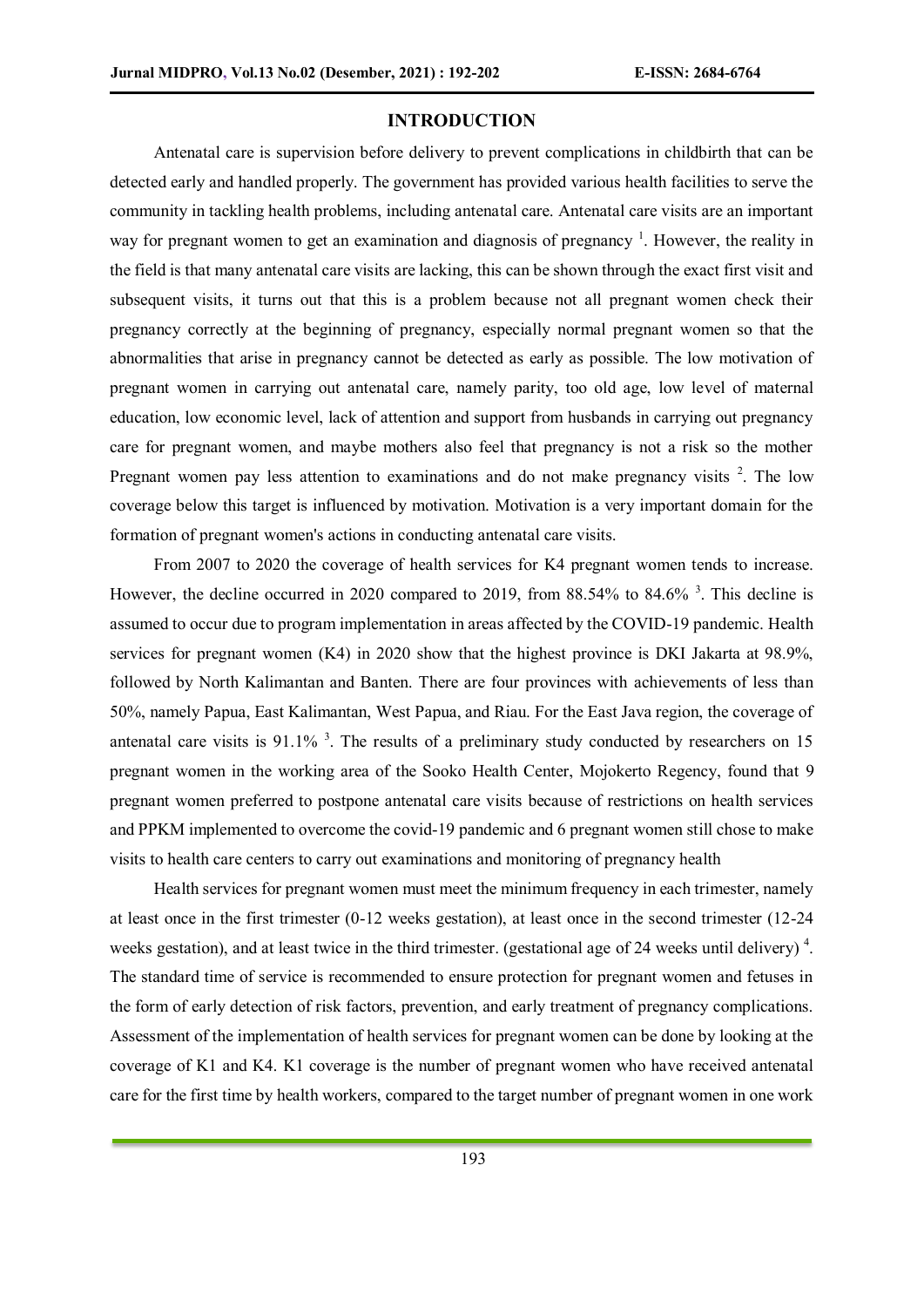area within one year. Meanwhile, K4 coverage is the number of pregnant women who have received antenatal care in accordance with the standard at least four times according to the recommended schedule in each trimester, compared to the target number of pregnant women in one work area within one year. These indicators show access to health services for pregnant women and the level of compliance of pregnant women in checking their pregnancies to health workers  $\frac{5}{1}$ . The COVID-19 pandemic that has occurred in the world, including in Indonesia, has forced changes to various services, including services in the health sector. Health service centers including antenatal care also implement policies to limit the number of visits by pregnant women, use the appointment method between pregnant women and health workers, use virtual communication media, as well as postpone visits to health care centers if no serious and potentially serious health problems are found. cause pregnancy problems.

The COVID-19 pandemic and the implementation of various policies to control COVID-19 indirectly reduce the number of pregnant women who carry out pregnancy checks at health service centers. The decrease in the number of visits by pregnant women who carry out antenatal care, in addition to affecting the number of visits by pregnant women, also has the potential to trigger pregnancy disorders and increase the risk due to pregnancies that occur. One of the factors that influence antenatal care visits for pregnant women is the motivation of pregnant women themselves. Motivation is a state in a person's personality that encourages the individual's desire to carry out certain activities in order to achieve goals. Motivation affects the success of the coverage of visits to pregnant women. Pregnant women who are motivated to conduct antenatal visits are likely to think about determining attitudes, behaving to prevent, avoid or overcome pregnancy risk problems <sup>6</sup>. This motivation is what drives a person to be active in achieving goals<sup>7</sup>. In general, motivation refers to the driving force that moves a person to behave in a certain way  $\delta$ . Performing a pregnancy check at the beginning of the month (K-1) is useful for early identification of any abnormalities or complications that may occur during pregnancy. If pregnant women do not perform prenatal care in early pregnancy, it will cause several problems in their pregnancy such as bleeding, abortion, and hyperemesis <sup>8</sup>. Pregnancy check-ups, especially in early pregnancy, are important because early examinations are expected to prevent problems that may arise during pregnancy, and the mother will feel better prepared to face her pregnancy later. If from the beginning the mother has a strong desire about the importance of prenatal care, the mother will have a tendency to carry out examinations at the beginning of her pregnancy. Therefore, one thing that needs attention is how to foster a strong desire for pregnant women for the importance of prenatal care at the beginning of their pregnancy, namely at 1 to 3 months of gestation. The purpose of this study was to determine the motivation of pregnant women to visit Antenatal Care (ANC) during the COVID-19 pandemic.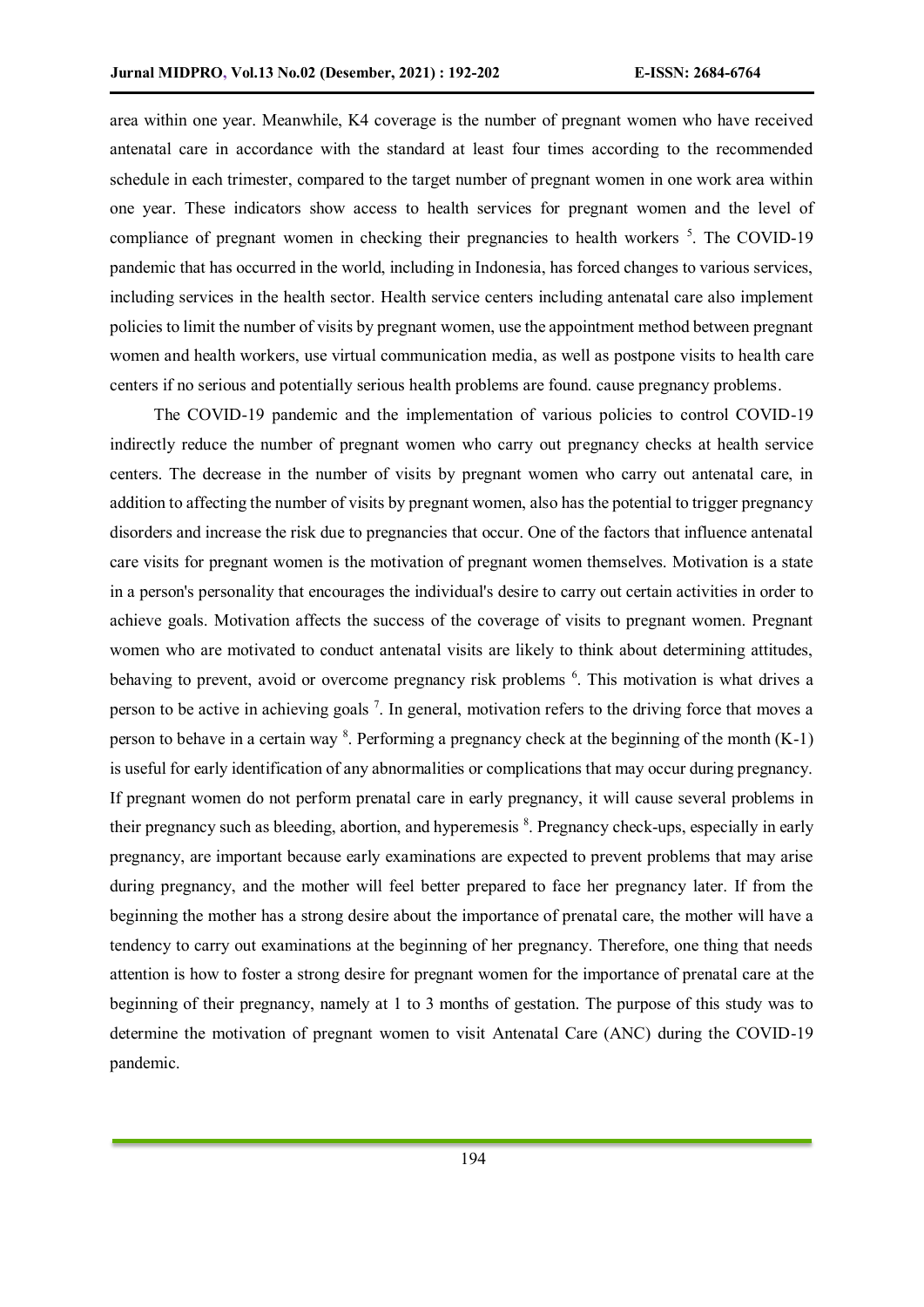# **METHODS**

The research design used is descriptive. The population in this study were all pregnant women in the working area of the Sooko Health Center, Mojokerto Regency until August 2021 as many as 87 pregnant women. The number of samples in this study were 72 respondents who were taken from the population using simple random sampling technique. The questionnaire in this study was adopted from the research questionnaire used by Rochimah (2016). The research questionnaire was tested for validity and reliability again and it was found that 20 statements used as research questionnaires were declared valid and reliable to be used as research instruments. The variable in this study was the motivation of pregnant women to visit antenatal care (ANC) during the COVID-19 pandemic which was categorized into strong motivation, moderate motivation and weak motivation. Data analysis using univariate analysis

# **RESULT**

From the research conducted, some data were identified from research respondents including age, education, occupation, sources of information about health, pregnancies experienced, and the number of children they have.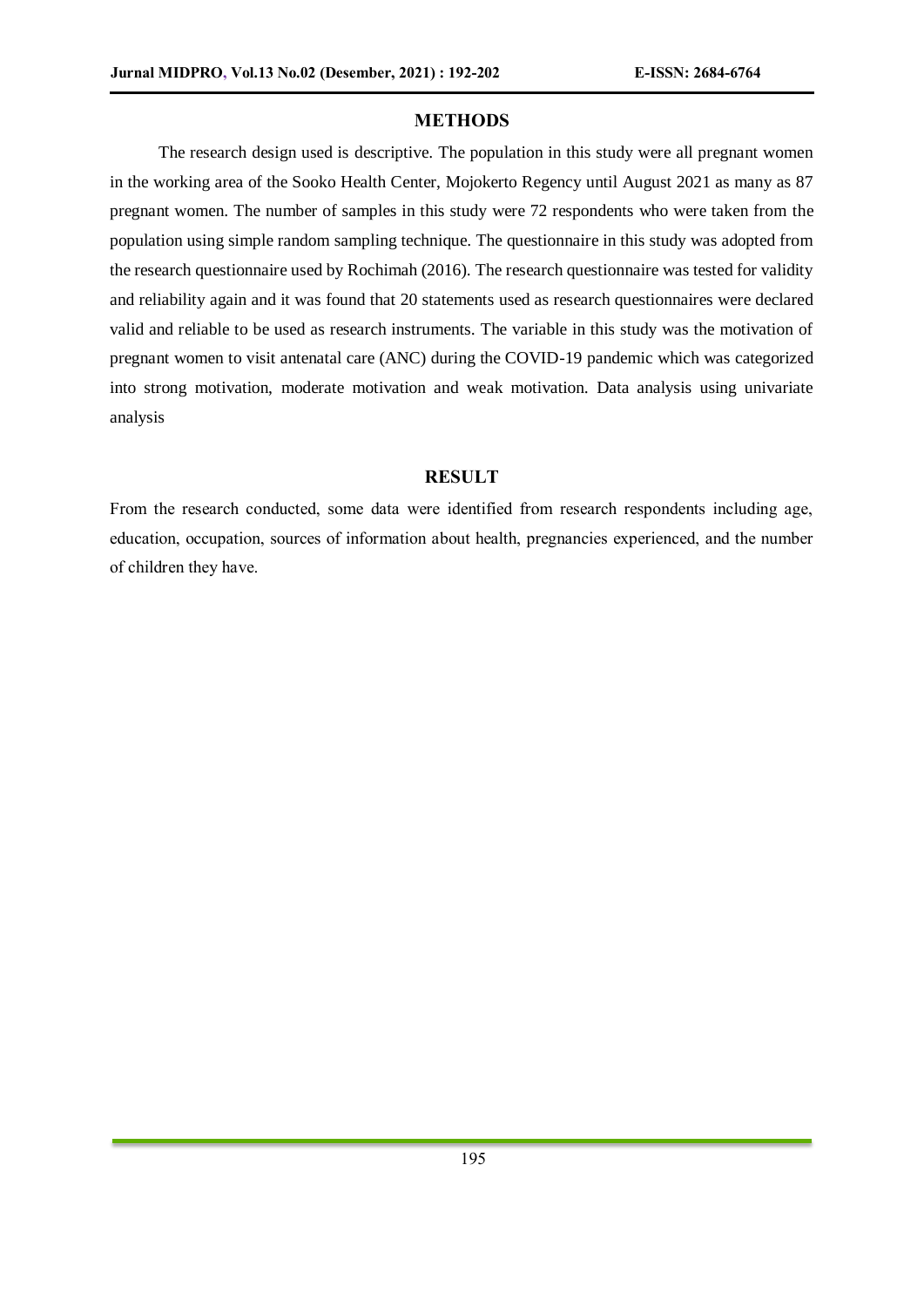| No             | Indicator                          | n                | $\%$   |
|----------------|------------------------------------|------------------|--------|
| $\mathbf{1}$   | Age                                |                  |        |
|                | < 20 years old                     | $\overline{2}$   | 2,78   |
|                | 20-25 years old                    | 26               | 36,11  |
|                | 26-30 years old                    | 34               | 47,22  |
|                | 31-35 years old                    | 10               | 13,89  |
|                | >35 years old                      | $\boldsymbol{0}$ | 0,00   |
|                | Total                              | 72               | 100,00 |
| $\overline{2}$ | Education                          |                  |        |
|                | Pass elementary school             | $\boldsymbol{0}$ | 0,00   |
|                | Graduated high school              | 6                | 8,33   |
|                | Pass high school                   | 57               | 79,17  |
|                | Academy / college                  | 9                | 12,50  |
|                | Total                              | 72               | 100,00 |
| 3              | Profession                         |                  |        |
|                | Taking care of household / IRT     | 42               | 58,33  |
|                | Civil servants                     | 6                | 8,33   |
|                | Theacher                           | $\overline{2}$   | 2,78   |
|                | Private                            | 14               | 19,44  |
|                | Enterpreneur                       | $\,8\,$          | 11,11  |
|                | Farmer                             | $\boldsymbol{0}$ | 0,00   |
|                | Total                              | 72               | 100,00 |
| $\overline{4}$ | Source of information about health |                  |        |
|                | Family                             | 38               | 52,78  |
|                | Relationships / friends            | 22               | 30,56  |
|                | Health workers                     | 12               | 16,67  |
|                | Total                              | 72               | 100,00 |
| 5              | Pregnancy experienced              |                  |        |
|                | Paritas 1                          | 21               | 29,17  |
|                | Paritas 2                          | 14               | 19,44  |
|                | Paritas $>2$                       | 37               | 51,39  |
|                | Total                              | 72               | 100,00 |
| $6\,$          | Number of children owned           |                  |        |
|                | Don't have kids yet                | 21               | 29,17  |
|                | 1 child                            | 14               | 19,44  |
|                | 2 child                            | 25               | 34,72  |
|                | $>2$ child                         | 12               | 16,67  |
|                | Total                              | $72\,$           | 100,00 |

Table 1. Distribution of the characteristics of research respondents

From the results of the study, almost half of the respondents in this study were aged 26-30 years, namely 34 respondents (47.22%), most of the respondents in this study had an educational background of graduating from high school, namely 57 respondents (79.17%), more of the half of the respondents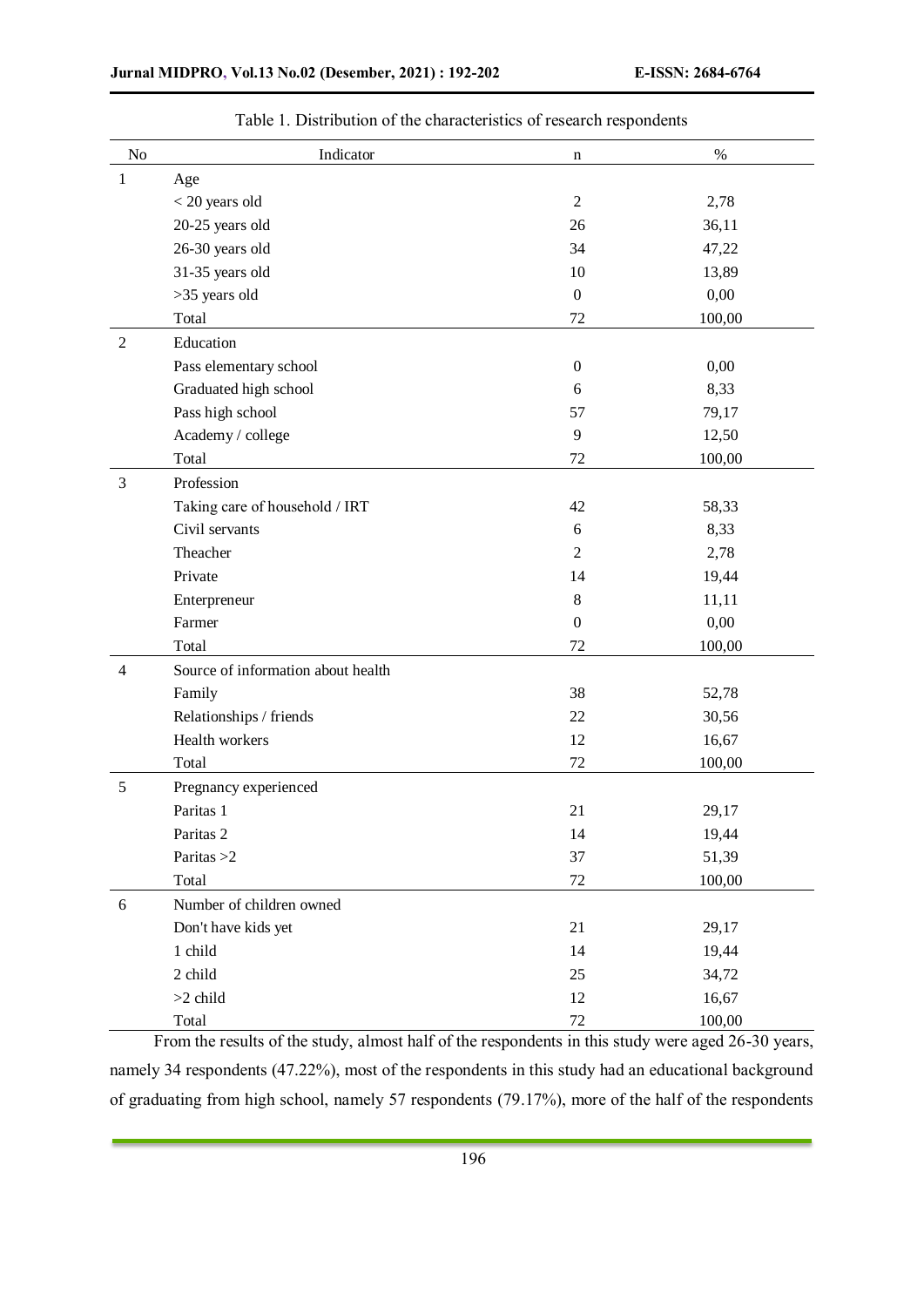in this study had a job taking care of the household / IRT, as many as 42 respondents (58.33%), more than half of the respondents received information about health from the family as many as 38 respondents (52.78%), more than half of the respondents in This study experienced parity  $> 2$ , namely 37 respondents (51.39%), almost half of the respondents in this study had 2 children, namely as many as 25 respondents (34.72%).

Table 2. Motivation of pregnant women to visit antenatal care (ANC) during the covid-19 pandemic

| No | Motivation of pregnant women in conducting antenatal care visits | $\frac{6}{6}$ |
|----|------------------------------------------------------------------|---------------|
|    | Strong motivation                                                | 18,06         |
|    | Moderate motivation                                              | 29,17         |
|    | Weak motivation                                                  | 52,78         |
|    | Total                                                            | 100.00        |

From the results of the study, it was found that more than half of the respondents in this study had weak motivation in conducting antenatal care (ANC) visits during the covid-19 pandemic, namely 38 respondents (52.78%)

### **DISCUSSION**

From the results of the study, it was found that more than half of the respondents in this study had weak motivation in conducting antenatal care (ANC) visits during the covid-19 pandemic, namely 38 respondents (52.78%)

Motivation is basically an impulse possessed by an individual where the drive will create a desire that must be achieved by an individual so that the individual is moved to make every effort to get that desire. Motivation is a state in a person's personality that encourages the individual's desire to carry out certain activities in order to achieve goals. Motivation itself has three elements that are most closely related to one another, consisting of needs, drives and goals. Meanwhile, Heinz Weinhrice and Haroled Koontz (1993; Wulandari & Rohmah, 2019) suggest that motivation is a term that is commonly used for all forms of wants, needs, and feelings of security. Unsatisfied needs will lead to tension within the individual so that the individual will act or behave to try to fulfill the purpose of satisfying the needs. If the satisfaction of these needs is achieved, a decrease in these needs will be achieved, for this reason it is necessary to make an effort. Expectancy theory proposed by Victor Vroom (1964; Widyaningrum, 2019) states that a person's motivation leads to an action that depends on the strength of hope. The action will be followed by a certain outcome and depends on the outcome for that person. Expectancy theory explains that an individual will determine in advance what behavior is carried out and the value obtained for that behavior. Expectancy theory argues that someone will be motivated to do something to achieve a goal if they believe that their behavior leads to the achievement of that goal. According to Vroom,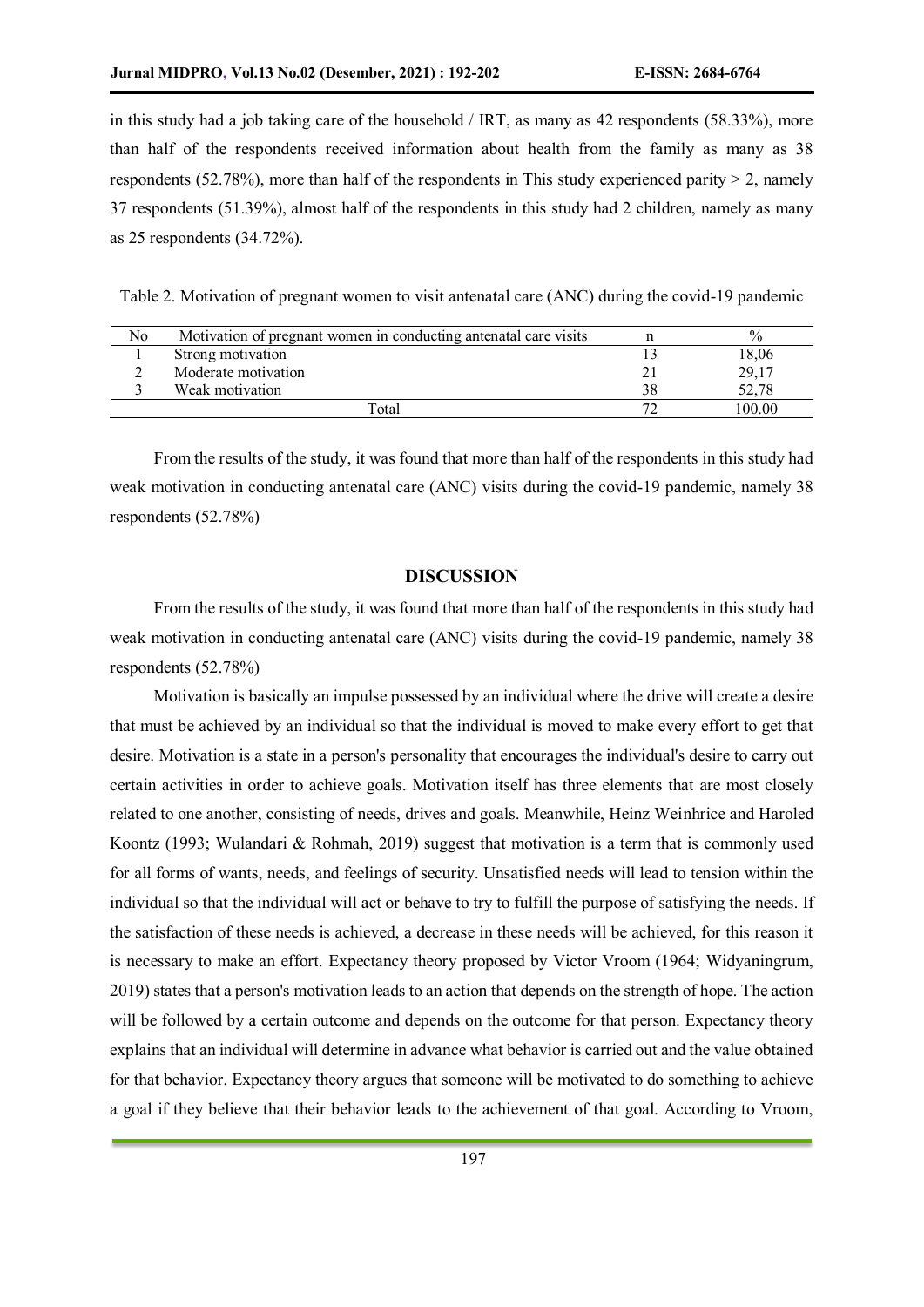there are three aspects that affect motivation, namely expectancy, instrument and valence. Expectancy (E) is how likely it is that if they perform certain behaviors they will get the expected business results. Instrument (I) is how big the relationship between the degree of health and the effort to obtain a higher degree of health. Valence  $(V)$  is how important it is for a person to assess the degree of health he or she has due to the effort made. Kreitner and Kinicki (2007; Widyaningrum, 2019) explain that expectancy theory has three key concepts, namely the notion that expectancy (E) is the expectation of the effort and effort made, instrumentality (I) is the perception of health efforts made, and valence (V) refers to the value obtained as a result of carrying out health efforts. From this explanation, it can be concluded that the formation of motivation in individuals is a function of valence, expectation and instrumentation.

According to the researcher's assumption, the weak motivation possessed by respondents in this study is a natural thing to happen considering that during the COVID-19 pandemic, restrictions on activity and community mobility were imposed in order to prevent the transmission of COVID-19 and the wider distribution area and the number of confirmed cases of COVID-19. 19. The implementation of various policies to overcome the COVID-19 pandemic and the anxiety experienced by pregnant women due to the COVID-19 pandemic also further reduced the motivation of pregnant women to conduct antenatal care visits. The decrease in motivation of pregnant women, especially for antenatal care visits, will result in the risk of disturbances during pregnancy. The weak motivation of pregnant women in conducting antenatal care visits is generally influenced by 2 main factors, namely internal factors and external factors. Internal factors that affect the motivation of pregnant women in conducting antenatal care visits include age, and parity, while for external factors that affect the motivation of pregnant women in conducting antenatal care visits are educational background, occupation and number of children.

The first internal factor that influences the motivation of pregnant women to visit health care centers is age. From the results of the study, almost half of the respondents in this study were aged 26- 30 years, namely 34 respondents (47.22%). Age is the elapsed time in an individual which is calculated from the time the individual was born to the present. Some experts suggest that the higher a person's age, the better the individual's mindset  $<sup>11</sup>$ . Individual ways of thinking will increase with age because</sup> the more experiences they have. However, this study shows that there is no effect between age and the motivation of pregnant women in conducting antenatal care visits during the COVID-19 pandemic. This is possible considering that during the COVID-19 pandemic, many regions experienced an increase in confirmed cases of Covid-19. This makes pregnant women prefer to postpone visits to health care centers for fear of contracting or being exposed to COVID-19 so that their pregnancies are at risk of experiencing disruptions.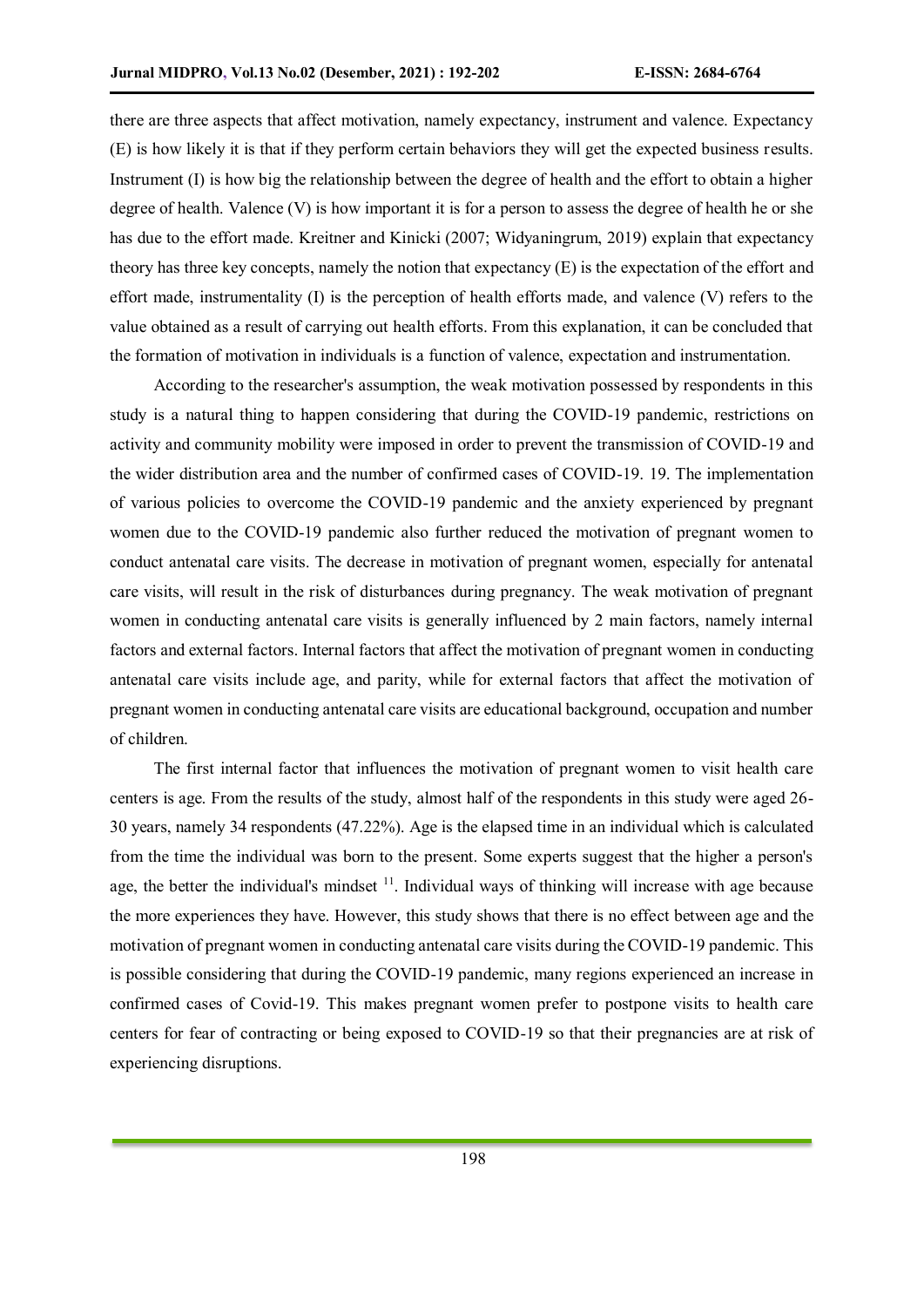The next factor is parity. From the results of the study, it was found that more than half of the respondents in this study experienced parity > 2, namely 37 respondents (51.39%). Parity is the number or number of deliveries the mother has ever experienced, both live and stillbirth  $^{12}$ . According to the researcher's assumption, parity without complications experienced by pregnant women will be one of the benchmarks or reference materials for undergoing the next pregnancy and delivery process. Pregnant women who have experienced parity before, tend to use the previous parity as a role model in undergoing their next pregnancy and delivery. Pregnant women who do not have parity complications will prefer to postpone antenatal care visits, especially during the covid-19 pandemic because they tend to have the perception that visiting health care centers even though by implementing strict health protocols, does not guarantee they will not be exposed to covid. -19 that could harm their pregnancy. This is the justification that during the COVID-19 pandemic, it is better to postpone visiting the health service center to check and monitor the pregnancy experienced.

In addition to internal factors, the motivation of pregnant women to make antenatal care visits to health care centers is also influenced by external factors. The first external factor is the educational background of pregnant women. From the results of the study, it was found that most of the respondents in this study had an educational background of graduating from high school, namely 57 respondents (79.17%). Educational background is the level of formal education that has been taken by pregnant women. Experts argue that education is an important thing that must be obtained by individuals. This is because the formal education taken by the individual/pregnant mother will affect the logical thinking patterns of pregnant women <sup>13</sup>. A pregnant woman who has an adequate educational background will be able to think about the importance of conducting antenatal care visits during pregnancy. In addition to monitoring the progress of pregnancy experienced, antenatal care carried out by pregnant women will provide certainty about the presence or absence of pregnancy risk factors that occur and obtain various information that supports the pregnancy process that occurs. However, the logical thinking patterns of pregnant women can be defeated by the conditions that exist in pregnant women themselves. The COVID-19 pandemic that has occurred for more than 1 year has resulted in many changes in people's lives, including an increase in the number of confirmed cases of COVID-19 and the high number of deaths caused by exposure to COVID-19. In addition, several health facilities have also changed their function to become one of the referral centers for the treatment of confirmed COVID-19 patients, both with and without comorbidities. This is what makes pregnant women tend to postpone visits to health care centers to carry out antenatal care, although basically pregnant women understand that delaying their pregnancy checks has the potential to trigger disturbances during pregnancy.

The next external factor that influences the motivation of pregnant women to make antenatal care visits to health care centers is the work of pregnant women. From the results of the study, it was found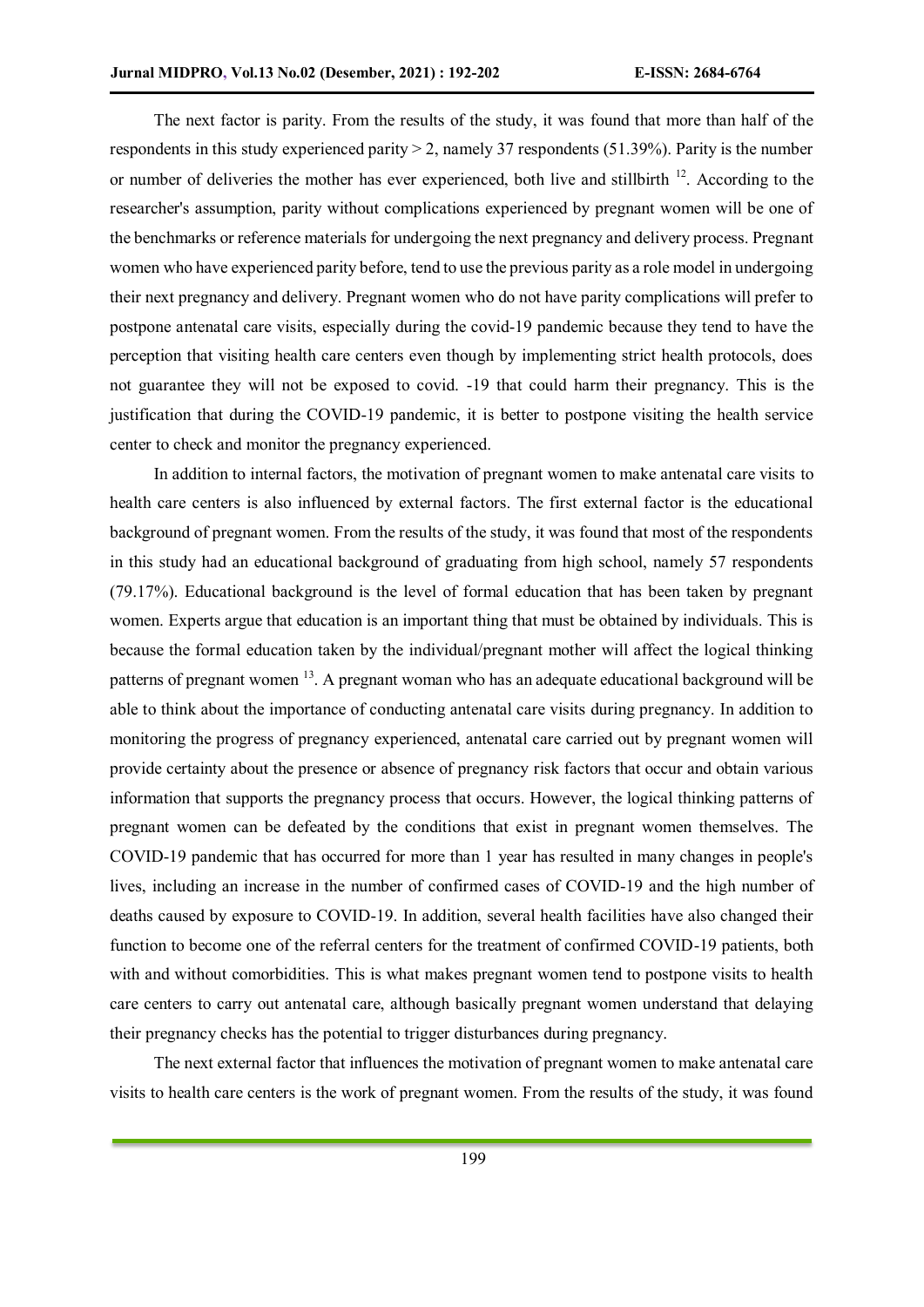that more than half of the respondents in this study had a job taking care of the household / IRT as many as 42 respondents (58.33%). Work is an activity that individuals do to perform their duties and functions. Work is also intended to earn money that can be used to meet the necessities of life. However, there is also work that is done because it is a demand or is a form of responsibility  $14$ . In this study more than half of the respondents had a job taking care of the household. Even though they are at home, pregnant women still carry out various physical activities to take care of their household such as cleaning the house, washing clothes or so on. This work is a work activity that is carried out without getting money because it is part of the duties and responsibilities of married couples. Pregnant women who spend their time doing household chores, will spend the time they have to complete work to take care of the house. This apart from being able to spend the time that pregnant women have, it can also affect the motivation of pregnant women to make visits to health care centers

The next external factor that influences the motivation of pregnant women to make antenatal care visits to health care centers is a source of information about health. From the results of the study, it was found that more than half of the respondents received information about health from the family as many as 38 respondents (52.78%). Sources of information are all access that pregnant women have in order to obtain useful information or support their health or pregnancy <sup>15</sup>. The best sources of health information at this time are sources of information that come from health workers directly or can also come from providers who focus on services to provide various information needed by pregnant women. However, due to the COVID-19 pandemic, the information conveyed to the public tends to be related to the COVID-19 pandemic and almost no information regarding the importance of conducting antenatal care visits is conveyed to the public. This will indirectly affect the motivation of pregnant women to make visits to health care centers to carry out pregnancy checks because they do not get the information they need.

The last external factor that influences the motivation of pregnant women to visit health care centers is the age of the number of children they have. From the results of the study, it was found that almost half of the respondents in this study had 2 children, namely as many as 25 respondents (34.72%). The number of children is the number of family members owned by married couples <sup>16</sup>. The ideal number of children recommended by the Indonesian government is 2 children. However, in this study, even though they had 2 children, the respondents preferred to get pregnant again. This is possible because of the low awareness of respondents in the study to participate in family planning programs or it could be due to the more time that families (husband and wife) have to stay at home due to social restrictions and the application of work activities from home. home during the COVID-19 pandemic. Pregnant women who have had children from previous pregnancies and did not experience significant disturbances during the previous pregnancy, tend to be unmotivated to conduct antenatal care visits. This is because the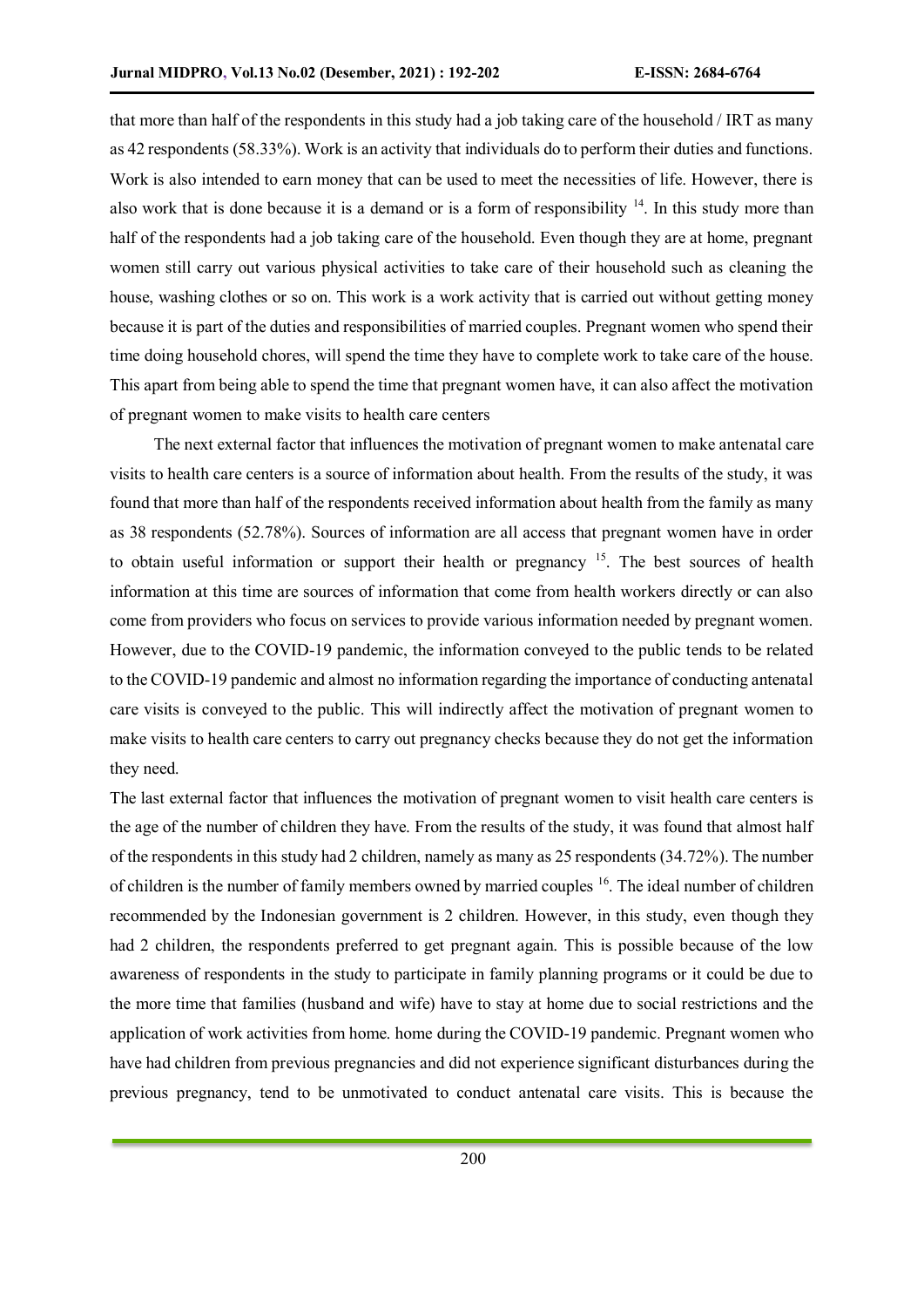pregnancy that occurs is not disturbed so that pregnant women perceive that their current pregnancy will not experience pregnancy disorders, so they prefer not to make antenatal care visits or delay antenatal care visits in accordance with applicable policies. However, this cannot be justified considering that pregnancy disorders have the potential to occur at any time and are at risk of causing disturbances to pregnant women and the growing fetus

# **CONCLUSION AND SUGGESTION**

From the results of the study, it was found that more than half of the respondents in this study had weak motivation in conducting antenatal care (ANC) visits during the covid-19 pandemic, namely 38 respondents (52.78%). It takes an active role from all parties to increase the motivation of pregnant women in conducting antenatal care visits during the COVID-19 pandemic. The government can disseminate information about the importance of conducting antenatal care visits even though it is still in the condition of the COVID-19 pandemic by using various methods such as appointments or virtually. Furthermore, health workers can also conduct socialization to the community regarding the importance of conducting antenatal care visits even though it is still in a COVID-19 pandemic condition and followed by activities to make direct visits to every pregnant woman and carry out pregnancy checks in each pregnant woman's house so that the condition of the mother's pregnancy pregnancy is well monitored

# **REFERENCES**

- 1. Fatimah J, Nafuri SR. Konfirmasi Tiga Variabel Yang Berpengaruh Terhadap Motivasi Ibu Hamil Melakukan Kunjungan Antenatal Care. *J Ilmu Keperawatan Dan Kebidanan*. 2019;10(2):389-397.
- 2. Rummah R. Hubungan Antara Status Ekonomi, Dukungan Suami, Dan Motivasi Ibu Dengan Ketepatan Kunjungan Ulang Antenatal Care. Published Online 2021.
- 3. Kemenkes RI KKRI. *Profil Kesehatan Indonesia 2020*.; 2021. Https://Pusdatin.Kemkes.Go.Id/Resources/Download/Pusdatin/Profil-Kesehatan-Indonesia/Profil-Kesehatan-Indonesia-Tahun-2020.Pdf
- 4. Ermiza EB. Hubungan Tingkat Pengetahuan Sikap Dan Motivasi Ibu Dengan Kunjungan Antenatal Care Di Wilayah Kerja Puskesmas Kampung Baru Kota Pariaman Tahun 2012. *J Martenity Neonatal*. 2019;2(6):379-393.
- 5. Lase LO. Hubungan Pengetahuan Dan Motivasi Ibu Hamil Dengan Kunjungan Antenatal Care (Anc) Di Rb Hanum Medan Tahun 2018. Published Online 2018.
- 6. Vianti RA, Hasanah N. Analisis "Lancar"(Layanan Antenatal Care) Selama Pandemi COVID-